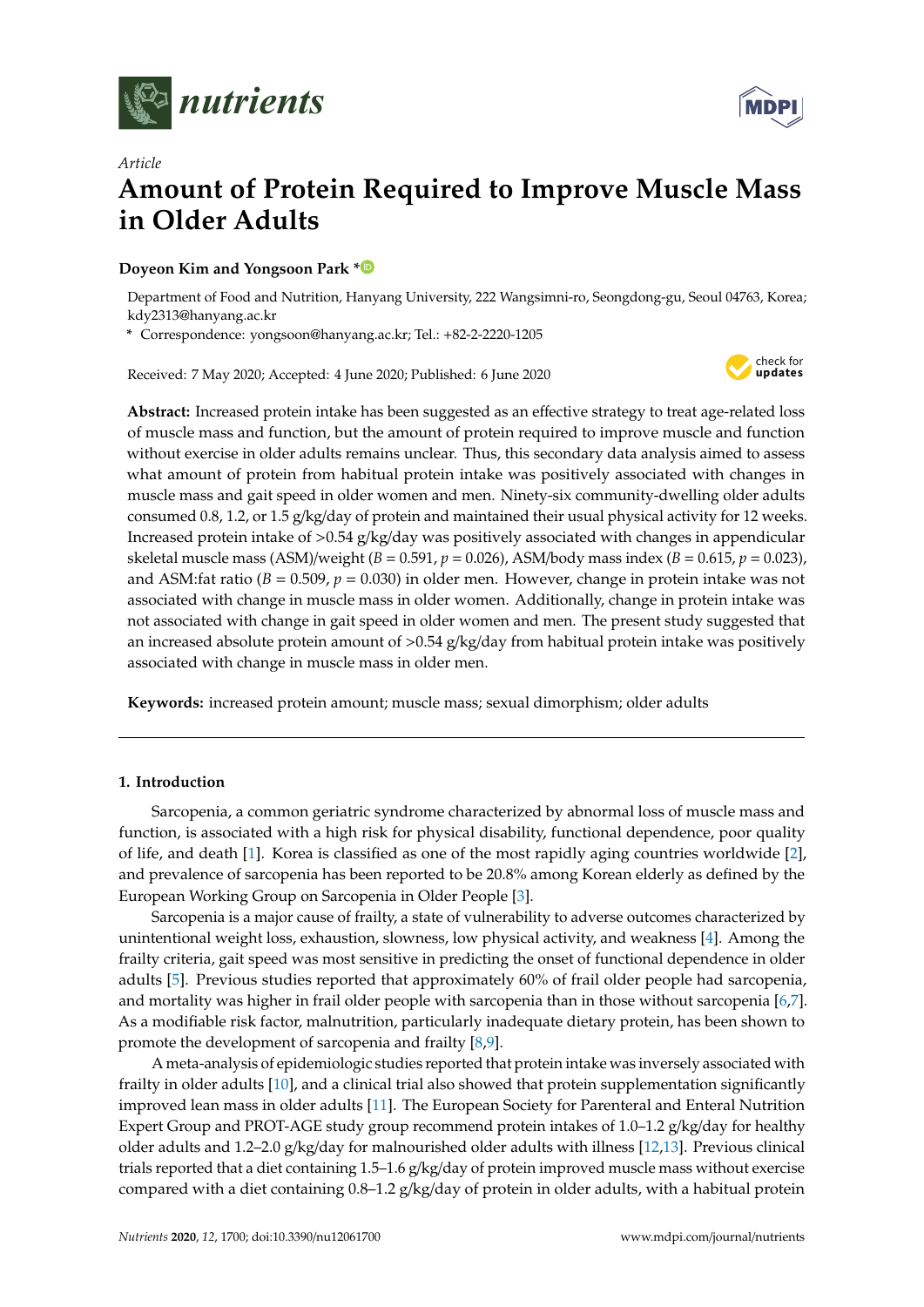intake of 0.8–1.1 g/kg/day [\[14,](#page-10-11)[15\]](#page-10-12). However, Tieland et al. [\[16\]](#page-10-13) showed that protein supplementation of 0.41 g/kg/day did not improve muscle mass without exercise compared with isocaloric placebo in older adults. On the other hand, a meta-analysis of clinical trials showed that an average 60% (>0.31 g/kg/day) increased protein intake from habitual protein intake improved resistance training-induced muscle mass in adults [\[17\]](#page-10-14).

Our previous double-blind randomized controlled trial showed that protein supplementation of 1.5 g/kg/day improved muscle mass and gait speed compared with protein supplementation of 0.8 g/kg/day or 1.2 g/kg/day in undernourished pre-frail and frail older adults [\[14\]](#page-10-11). To the best of our knowledge, a study determining the amount of protein from habitual protein intake required to improve muscle mass and function without exercise in older adults has not been conducted yet. Therefore, this secondary data analysis aimed to assess the amount of protein from habitual protein intake required to improve muscle mass and gait speed for older women and men with the use of data from the original clinical trial [\[14\]](#page-10-11).

### **2. Materials and Methods**

#### *2.1. Participants*

Pre-frail or frail participants aged 70 to 85 years with risk of malnutrition were recruited at four welfare centers in Seoul, Korea, between May 2016 and August 2017. Participants were excluded if they had comorbidities such as liver or kidney failure, if they were participating in another clinical trial, or if they were unable to walk or communicate. Participants were assigned to the following three groups: 0.8, 1.2, or 1.5 g/kg/day protein group in the ratio of 1:1:1 for the 12-week intervention [\[14\]](#page-10-11). The 0.8 g/kg/day protein group consumed only placebo powder containing maltodextrin, and the 1.2 g/kg/day and 1.5 g/kg/day protein groups consumed a combination of whey protein and placebo powder (Korean Medical Food, Seoul, Korea) based on their usual protein intake assessed by 3-day 24-hour recall during screening. All participants were supplemented with 200 kcal/day of powder with 340 mL of corn silk tea (Kwangdong Pharmaceutical, Seoul, Korea). In addition, participants were asked to maintain their usual physical activity during a 12-week intervention. From a total of 120 participants who enrolled in the intervention study [\[14\]](#page-10-11), 96 participants who completed the intervention study were included in the present study. Change in protein intake (g/kg/day) was analyzed as a categorical variable using tertiles in sex-specific tertiles and total older adults.

This study (KCT001923) was conducted according to the guidelines in the Declaration of Helsinki and approved by the Institutional Review Board of Hanyang University (HYI-15-228). All participants provided informed consent before enrollment in the study.

#### *2.2. Data Collection*

Information about age, sex, living alone, smoking status (never, former, or current), and alcohol drinking was obtained through interviews. Comorbid status was determined based on the presence of 0, 1, and ≥2 of the following diseases: hypertension, diabetes mellitus, cancer, chronic obstructive pulmonary disease, myocardial infarction, heart failure, angina, asthma, arthritis, cerebral ischemia, or renal disease [\[18\]](#page-10-15). Cognitive impairment was measured using the Korean Mini-Mental State Examination score of less than 24 [\[19\]](#page-10-16). Disabilities were defined as dependence in at least one item in the Korean activities of daily living (ADL) [\[20\]](#page-10-17) and Korean instrumental activities of daily living (IADL) [\[21\]](#page-10-18). Risk of malnutrition was defined as a Mini-Nutritional Assessment score of less than 23.5 [\[22\]](#page-10-19), and participants who met  $\geq 1$  and  $\geq 3$  of the modified Cardiovascular Health Study (CHS) frailty criteria [\[4\]](#page-10-1) were considered pre-frail and frail, respectively. The CHS frailty criteria comprise five criteria, with scores ranging from 0 to 5 (unintentional weight loss ≥4.5 kg during the last year, exhaustion, low physical activity, gait speed, and weakness) [\[4\]](#page-10-1). Exhaustion was evaluated using the questions from the Center for Epidemiological Studies Depression scale. Low physical activity was calculated as the energy spent for a week based on the International Physical Activity Questionnaire.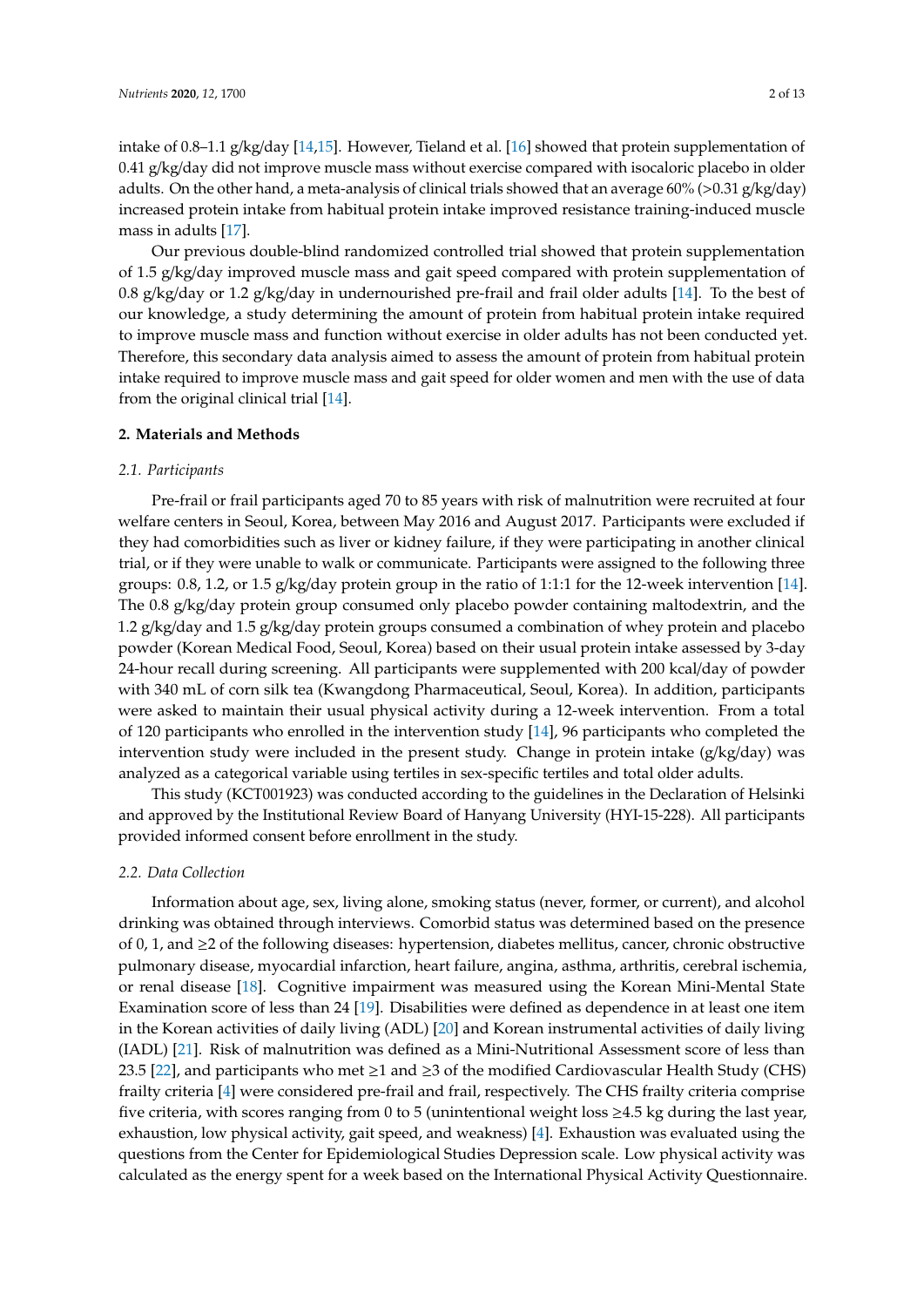Slow walking speed was defined as <0.8 m/s from the average of the walking speed for 4 m, with 1.5 m before and after the walkway to allow for acceleration and deceleration. Low handgrip strength was measured twice at standing position using a digital hand grip dynamometer (Takei, Niigata, Japan), which was adjusted for sex and body mass index (BMI) [\[4\]](#page-10-1).

## *2.3. Muscle Mass Measurement*

Before and after the 12-week intervention, muscle mass was assessed by dual-energy X-ray absorptiometry (Hologic, Marlborough, MA, USA) after a 12-hour fast. Appendicular skeletal muscle mass (ASM) was estimated based on the sum of muscle mass estimated individually for two arms and two legs. Additionally, there were four types of skeletal muscle mass index (SMI): ASM adjusted for height (ASM/height<sup>2</sup>) = ASM (kg)/height (m<sup>2</sup>), ASM adjusted for weight (ASM/ weight, %) = ASM  $(kg)/weight (kg) \times 100$ , ASM adjusted for BMI (ASM/BMI) = ASM  $(kg)/BMI (kg/m<sup>2</sup>)$  [\[23\]](#page-11-0), and skeletal muscle to body fat ratio (ASM/fat ratio) = ASM adjusted for body fat mass (kg) [\[24\]](#page-11-1). Changes in ASM and SMI were calculated by obtaining the difference between the post-intervention value and the pre-intervention value.

## *2.4. Dietary Intake Measurement*

Dietary intake was assessed by a registered dietitian using the 3-day 24-hour dietary recall before the intervention and after the intervention analyzed using the CAN-Pro version 4.0 (computer-aided nutritional analysis program, Korean Nutrition Society, Korea). Change in protein intake (g/kg/day) was calculated by obtaining the difference between the post-intervention value and the pre-intervention value. Changes in protein intake ranged from −0.39 to 1.01 g/kg/day in women and from −0.22 to 1.09 g/kg/day in men.

## *2.5. Statistical Analyses*

The Statistical Package for the Social Sciences (SPSS) software version 24.0 (SPSS, Inc., Chicago, IL, USA) was used for statistical analyses, and *p*-values < 0.05 were considered as statistically significant. The Kolmogorov–Smirnov test was used to determine whether the data deviated from the normal distribution. Continuous variables were presented as mean  $\pm$  standard deviation using the analysis of variance for normally distributed variables and the Kruskal–Wallis test for skewed distributed variables. The proportions of nominal variables were presented as numbers (percentages) using a chi-squared test.

Changes in ASM, SMI, and gait speed were compared by analysis of covariance (ANCOVA) for normally distributed variables or rank ANCOVA for skewed variables according the tertiles of change in protein intake (g/kg/day) after adjustment for baseline variables. The association between tertiles of change in protein intake and changes in ASM, SMI, and gait speed was calculated with multiple linear regression analysis after adjusting for the covariates. The lowest tertile of change in protein intake was set as the reference category, while the second and highest tertiles of change in protein intake were coded as dummy variables. Additionally, partial correlation was calculated to determine the association between change in protein intake and changes in ASM, SMI, and gait speed after adjusting for the covariates. In the multivariate models, the covariates showing *p*-values < 0.20 were selected as confounding factors and included in the fully adjusted model [\[25\]](#page-11-2).

## **3. Results**

## *3.1. Characteristics of Participants*

The baseline characteristics of participants according to the tertiles of change in protein intake are shown in Table [1.](#page-3-0) There were no significant differences in age, BMI, ASM, SMI, gait speed, living alone, smoking, alcohol drinking, comorbidity, cognitive impairment, ADL and IADL disability, and frailty according to tertiles of change in protein intake in total older adults, women, and men, respectively. However, baseline protein intake was lower in participants with higher change in protein intake.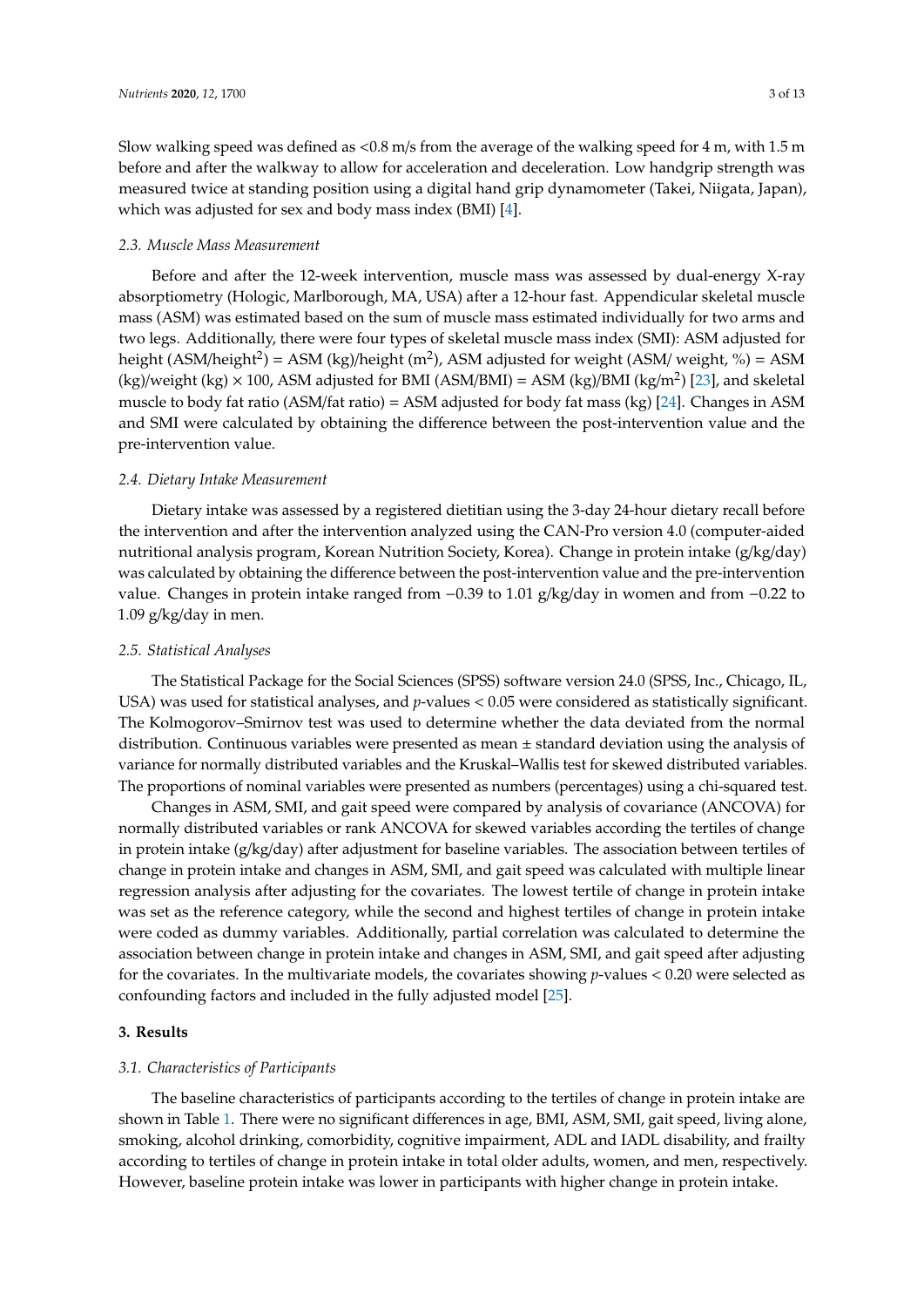|                                              |                              | Total $(n = 96)$                 |                              |                      |                              | Women $(n = 65)$             |                      |                      | Men $(n = 31)$             |                              |                              |                      |  |
|----------------------------------------------|------------------------------|----------------------------------|------------------------------|----------------------|------------------------------|------------------------------|----------------------|----------------------|----------------------------|------------------------------|------------------------------|----------------------|--|
| Change in Protein Intake<br>(g/kg/day)       | Tertile 1<br>$(Mean, -0.06)$ | <b>Tertile 2</b><br>(Mean, 0.36) | Tertile 3<br>(Mean, 0.72)    | p                    | Tertile 1<br>$( \le 0.04)$   | Tertile 2<br>$(0.05 - 0.57)$ | Tertile 3<br>(>0.57) | p                    | Tertile 1<br>$( \le 0.15)$ | Tertile 2<br>$(0.16 - 0.54)$ | Tertile 3<br>(>0.54)         |                      |  |
| Age (years)                                  | $76.97 \pm 3.78$             | $76.79 \pm 3.42$                 | $77.06 \pm 3.80$             | $0.954$ <sup>a</sup> | $77.24 \pm 3.51$             | $76.68 \pm 3.30$             | $77.91 \pm 3.80$     | $0.520$ <sup>a</sup> | $76.40 \pm 4.45$           | $77.00 \pm 3.80$             | $75.20 \pm 3.23$             | $0.563$ <sup>a</sup> |  |
| BMI $(kg/m2)$                                | $24.37 \pm 4.48$             | $24.29 \pm 2.67$                 | $23.76 \pm 2.46$             | $0.656$ <sup>a</sup> | $25.47 \pm 4.67$             | $24.23 \pm 2.73$             | $23.97 \pm 2.46$     | $0.441$ <sup>a</sup> | $22.05 \pm 3.10$           | $24.43 \pm 2.69$             | $23.30 \pm 2.52$             | 0.165 <sup>a</sup>   |  |
| $ASM$ (kg)                                   | $14.86 \pm 3.27$             | $15.32 \pm 3.59$                 | $14.78 \pm 2.93$             | 0.932 <sup>b</sup>   | $13.41 \pm 2.24$             | $13.29 \pm 1.63$             | $13.41 \pm 2.12$     | $0.972$ <sup>a</sup> | $17.91 \pm 3.02$           | $19.39 \pm 2.91$             | $17.80 \pm 2.09$             | 0.483 <sup>b</sup>   |  |
| ASM/height <sup>2</sup> (kg/m <sup>2</sup> ) | $6.26 \pm 0.89$              | $6.18 \pm 0.88$                  | $6.10 \pm 0.76$              | 0.856 <sup>b</sup>   | $6.04 \pm 0.85$              | $5.79 \pm 0.51$              | $5.85 \pm 0.65$      | 0.500 <sup>a</sup>   | $6.71 \pm 0.83$            | $6.97 \pm 0.95$              | $6.66 \pm 0.71$              | $0.657$ <sup>a</sup> |  |
| ASM/weight (%)                               | $26.23 \pm 4.52$             | $25.57 \pm 3.39$                 | $25.81 \pm 3.28$             | 0.873 <sup>b</sup>   | $24.15 \pm 3.53$             | $24.08 \pm 2.66$             | $24.47 \pm 2.36$     | $0.891$ <sup>a</sup> | $30.59 \pm 3.01$           | $28.56 \pm 2.68$             | $28.74 \pm 3.20$             | $0.247$ <sup>a</sup> |  |
| ASM/BMI                                      | $0.63 \pm 0.17$              | $0.63 \pm 0.14$                  | $0.63 \pm 0.13$              | 0.905 <sup>b</sup>   | $0.54 \pm 0.09$              | $0.55 \pm 0.07$              | $0.56 \pm 0.07$      | $0.555$ <sup>a</sup> | $0.82 \pm 0.12$            | $0.79 \pm 0.09$              | $0.77 \pm 0.10$              | 0.610 <sup>a</sup>   |  |
| ASM:fat ratio                                | $1.09 \pm 0.51$              | $0.98 \pm 0.40$                  | $1.11 \pm 0.66$              | 0.735 <sup>b</sup>   | $0.81 \pm 0.27$              | $0.80 \pm 0.26$              | $0.82 \pm 0.16$      | 0.979a               | $1.66 \pm 0.39$            | $1.35 \pm 0.39$              | $1.74 \pm 0.89$              | 0.169 <sup>a</sup>   |  |
| Gait speed (m/s)                             | $0.97 \pm 0.32$              | $0.98 \pm 0.32$                  | $1.00 \pm 0.34$              | 0.978 <sup>a</sup>   | $0.91 \pm 0.30$              | $0.96 \pm 0.27$              | $0.96 \pm 0.34$      | 0.853 <sup>a</sup>   | $1.09 \pm 0.34$            | $1.02 \pm 0.41$              | $1.05 \pm 0.35$              | 0.913 <sup>a</sup>   |  |
| Living alone, $n$ (%)                        | 17(54.8)                     | 19(57.6)                         | 18(56.3)                     | 0.976c               | 13(61.9)                     | 14(63.6)                     | 16(72.7)             | 0.720 c              | 4(40.0)                    | 5(45.5)                      | 2(20.0)                      | 0.446c               |  |
| Smoking, $n$ $(\%)$                          |                              |                                  |                              | $0.197$ <sup>c</sup> |                              |                              |                      | 0.380 c              |                            |                              |                              | $0.105$ <sup>c</sup> |  |
| Never                                        | 22(71.0)                     | 20(60.6)                         | 24(75.0)                     |                      | 19(90.5)                     | 20(90.9)                     | 22(100.0)            |                      | 3(30.0)                    | 0(0.0)                       | 2(20.0)                      |                      |  |
| Former                                       | 8(25.8)                      | 9(27.3)                          | 3(9.4)                       |                      | 2(9.5)                       | 1(4.5)                       | 0(0.0)               |                      | 6(60.0)                    | 8(72.7)                      | 3(30.0)                      |                      |  |
| Current                                      | 1(3.2)                       | 4(12.1)                          | 5(15.6)                      |                      | 0(0.0)                       | 1(4.5)                       | 0(0.0)               |                      | 1(10.0)                    | 3(27.3)                      | 5(50.0)                      |                      |  |
| Alcohol drinking, $n$ (%)                    | 23(74.2)                     | 21(63.6)                         | 22(68.8)                     | $0.661$ c            | 14 (66.7)                    | 11(50.0)                     | 14(63.6)             | 0.490 <sup>c</sup>   | 9(90.0)                    | 10(90.9)                     | 8(80.0)                      | 0.717c               |  |
| Comorbidity, $n$ (%) <sup>d</sup>            |                              |                                  |                              | 0.756c               |                              |                              |                      | 0.992c               |                            |                              |                              | 0.476c               |  |
| $^{(1)}$                                     | 10(32.3)                     | 9(27.3)                          | 6(18.8)                      |                      | 4(19.0)                      | 4(18.2)                      | 4(18.2)              |                      | 6(60.0)                    | 5(45.5)                      | 2(20.0)                      |                      |  |
|                                              | 12(38.7)                     | 12(36.4)                         | 15(46.9)                     |                      | 9(42.9)                      | 8(36.4)                      | 9(40.9)              |                      | 3(30.0)                    | 4(36.4)                      | 6(60.0)                      |                      |  |
| >2                                           | 9(29.0)                      | 12(36.4)                         | 11(34.4)                     |                      | 8(38.1)                      | 10(45.5)                     | 9(40.9)              |                      | 1(10.0)                    | 2(18.2)                      | 2(20.0)                      |                      |  |
| Cognitive impairment, $n$ (%) <sup>e</sup>   | 6(19.4)                      | 10(30.3)                         | 11(34.4)                     | $0.392$ <sup>c</sup> | 5(23.8)                      | 9(40.9)                      | 6(27.3)              | $0.435$ c            | 1(10.0)                    | 1(9.1)                       | 5(50.0)                      | $0.042$ $c$          |  |
| ADL disability, $n$ (%)                      | 7(22.6)                      | 11(33.3)                         | 6(18.8)                      | $0.371$ c            | 4(19.0)                      | 7(31.8)                      | 5(22.7)              | 0.604c               | 3(30.0)                    | 4(36.4)                      | 1(10.0)                      | $0.361$ c            |  |
| IADL disability, $n$ (%)                     | 11(35.5)                     | 14 (42.4)                        | 16(50.0)                     | $0.507$ c            | 5(23.8)                      | 8(36.4)                      | 8(34.6)              | $0.599$ c            | 6(60.0)                    | 6(54.5)                      | 8(80.0)                      | $0.446$ $c$          |  |
| Frailty, $n$ (%)                             | 2(6.5)                       | 10(30.3)                         | 6(18.8)                      | $0.051$ c            | 2(9.5)                       | 6(27.3)                      | 5(22.7)              | $0.321$ c            | 0(0.0)                     | 4(36.4)                      | 1(10.0)                      | $0.063$ c            |  |
| MNA score                                    | $20.32 \pm 2.15$             | $20.35 \pm 2.47$                 | $21.11 \pm 1.92$             | 0.287 <sup>b</sup>   | $20.05 \pm 2.09$             | $20.34 \pm 2.33$             | $20.98 \pm 1.81$     | 0.356 <sup>b</sup>   | $20.90 \pm 2.26$           | $20.36 \pm 2.85$             | $21.40 \pm 2.23$             | 0.228 <sup>a</sup>   |  |
| Protein intake (g/kg/day)                    | $0.93 \pm 0.29$ <sup>t</sup> | $0.79 \pm 0.21$ <sup>t</sup>     | $0.72 \pm 0.20$ <sup>g</sup> | 0.008 <sup>a</sup>   | $0.83 \pm 0.29$ <sup>t</sup> | $0.80 \pm 0.20$ g            | $0.67 \pm 0.13$ g    | 0.018 <sup>a</sup>   | $1.12 \pm 0.21$            | $0.79 \pm 0.24$ <sup>g</sup> | $0.82 \pm 0.28$ <sup>g</sup> | 0.008 <sup>a</sup>   |  |

**Table 1.** Baseline characteristics according to sex-specific tertiles of change in protein intake.

<span id="page-3-0"></span>Data were presented as mean ± standard deviation or number of participants (percentage distribution), as appropriate. *p*-values for differences between tertiles of change in protein intake were analyzed using the <sup>a</sup> analysis of covariance (ANOVA) for normally distributed continuous variables, the <sup>b'</sup> Kruskal–Wallis test for non-normally distributed variables, and the <sup>c</sup> chi-squared test for categorical variables. <sup>d</sup> Comorbidities including hypertension, diabetes mellitus, cancer, chronic obstructive pulmonary disease, myocardial infarction, heart failure, angina, asthma, arthritis, cerebral ischemia, and renal disease. <sup>e</sup> Korean Mini-Mental State Examination score of less than 24. <sup>f,g</sup> Different superscript letters among total older adults, women, and men within a row were significantly different by ANCOVA test with the Dunn-Bonferroni post hoc test. ASM, appendicular skeletal muscle mass; BMI, body mass index; MNA, Mini-Nutritional Assessment; ADL, activities of daily living; IADL, instrumental activities of daily living.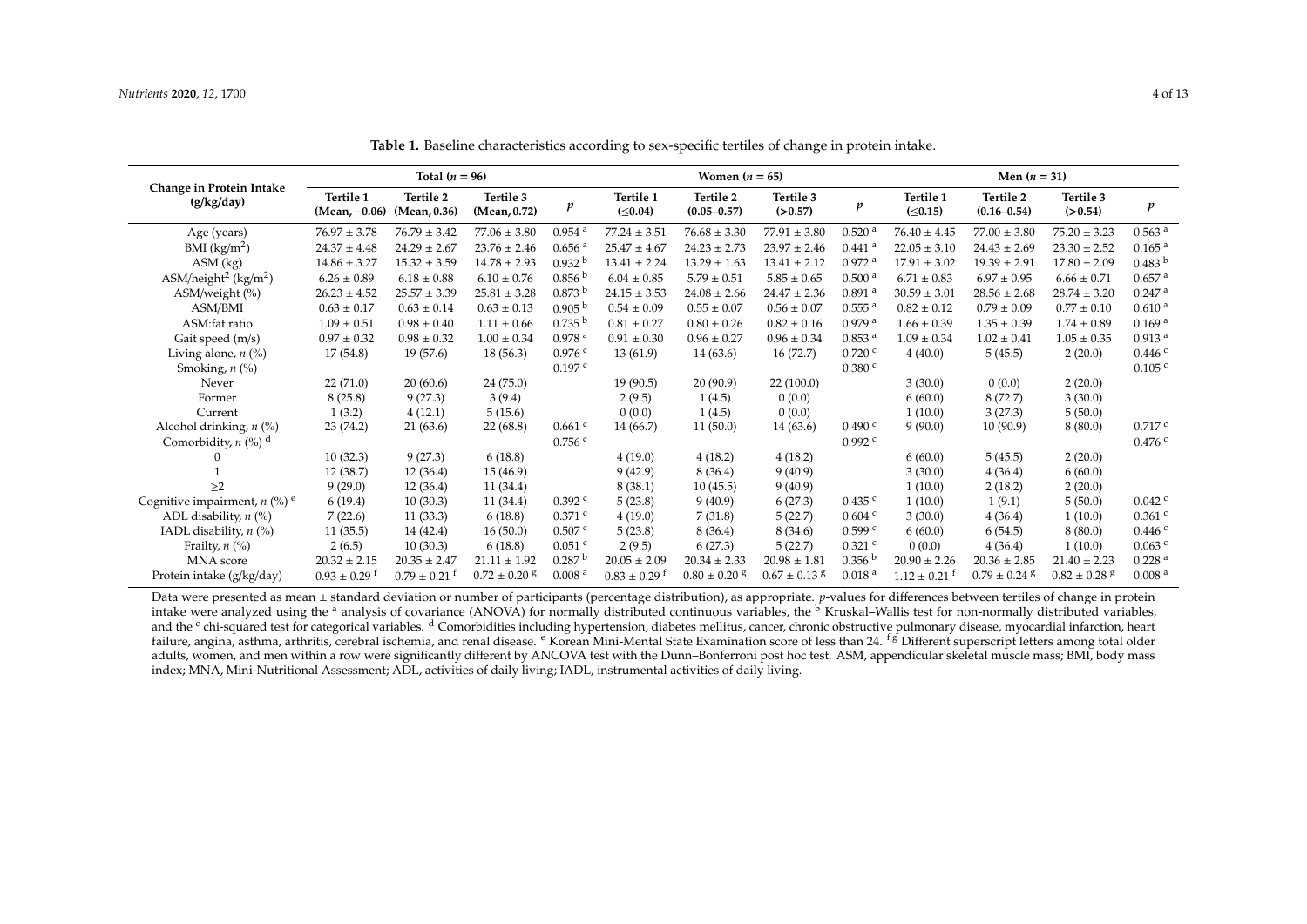## *3.2. Muscle Mass and Gait Speed in Participants*

Changes in SMI, such as ASM/weight, ASM/BMI, and ASM:fat ratio, were significantly higher in total older adults with higher change in protein intake after adjusting for baseline protein intake and ASM or SMI (Table [2\)](#page-5-0). In addition, changes in ASM and SMI, such as ASM/height<sup>2</sup>, ASM/weight, and ASM/BMI, were significantly higher in men with higher change in protein intake after adjusting for baseline protein intake and ASM or SMI. However, change in protein intake was not significantly associated with changes in ASM or SMI in women.

#### *3.3. Association Between Protein Intake and Muscle Mass and Gait Speed*

The highest sex-specific tertile of change in protein intake was positively associated with changes in ASM/weight, ASM/BMI, and ASM:fat ratio in total older adults (mean, 0.72 g/kg/day) and men (>0.54 g/kg/day) compared with the lowest sex-specific tertile of change in protein intake after adjusting for covariates (Table [3\)](#page-5-1). Cut-off of tertiles in protein intake were recalculated based on the distribution of protein intake among total older adults (Table [4\)](#page-6-0). Multiple linear regression analysis showed that the highest tertile of change in protein intake (>0.56 g/kg/day) was positively associated with changes in ASM/weight, ASM/BMI, and ASM:fat ratio in total older adults and men compared with the lowest tertile of change in protein intake ( $\leq 0.11$  g/kg/day) after adjusting for covariates. Additionally, partial correlation showed that change in protein intake was positively associated with changes in ASM/weight and ASM/BMI in men, but not in women (Figure [1\)](#page-7-0). Change in protein intake was not significantly associated with change in gait speed in older adults, women, and men.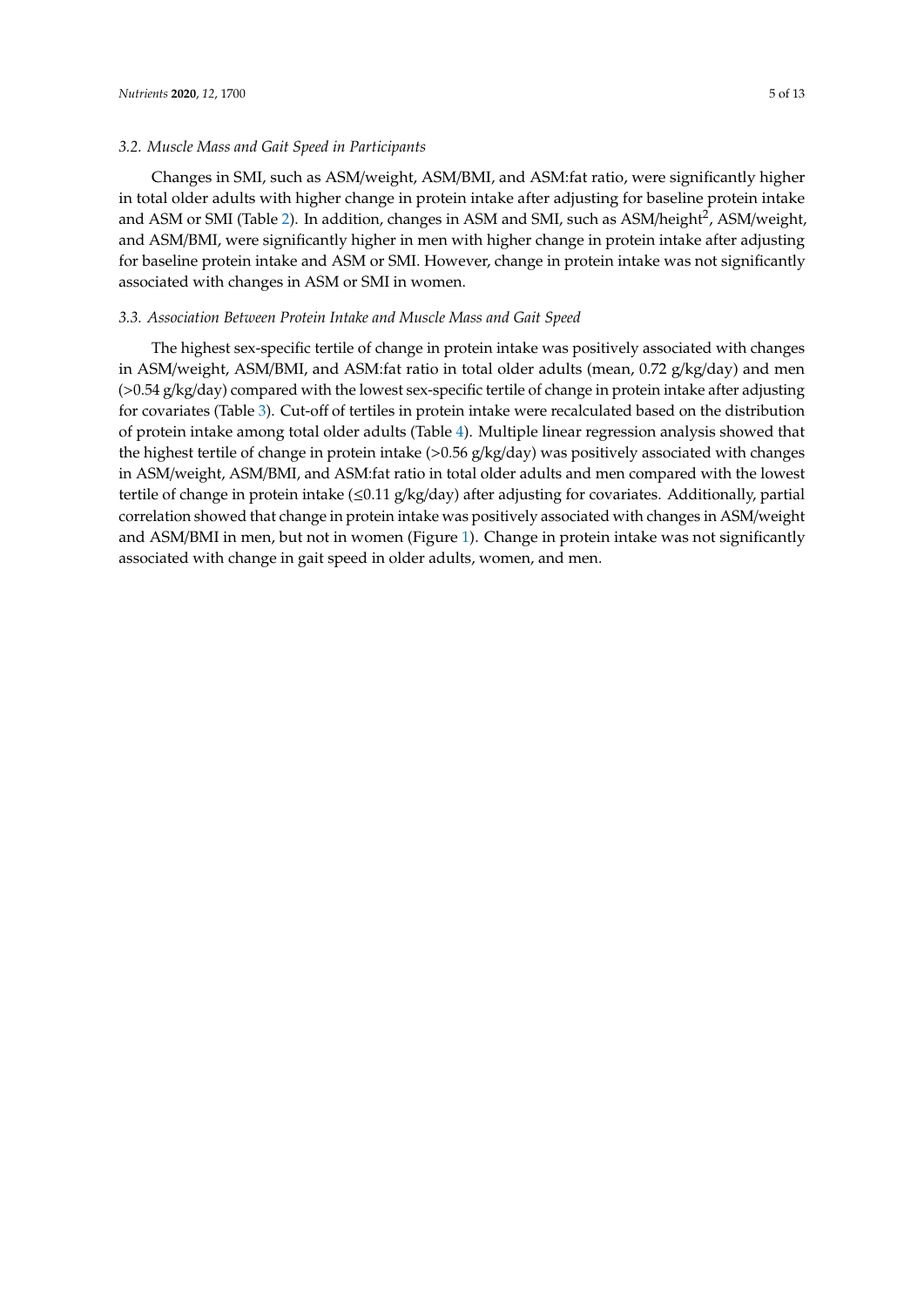|                                              |                               | Total $(n = 96)$          |                              |                      |                                   | Women $(n = 65)$             |                      |                      | Men $(n = 31)$                |                              |                              |                      |  |
|----------------------------------------------|-------------------------------|---------------------------|------------------------------|----------------------|-----------------------------------|------------------------------|----------------------|----------------------|-------------------------------|------------------------------|------------------------------|----------------------|--|
| Change in Protein<br>Intake (g/kg/day)       | Tertile 1<br>(Mean, $-0.06$ ) | Tertile 2<br>(Mean, 0.36) | Tertile 3<br>(Mean, 0.72)    |                      | <b>Tertile 1</b><br>$(\leq 0.04)$ | Tertile 2<br>$(0.05 - 0.57)$ | Tertile 3<br>(>0.57) | p                    | Tertile 1<br>$( \le 0.15)$    | Tertile 2<br>$(0.16 - 0.54)$ | Tertile 3<br>(>0.54)         | $\boldsymbol{p}$     |  |
| $ASM$ (kg)                                   | $0.07 \pm 0.88$               | $0.18 \pm 0.73$           | $0.51 \pm 0.95$              | $0.075$ <sup>a</sup> | $0.14 \pm 0.86$                   | $0.22 \pm 0.81$              | $0.29 \pm 0.91$      | $0.976$ <sup>a</sup> | $-0.08 \pm 0.96$              | $0.10 \pm 0.56$ c            | $1.01 \pm 0.85$ <sup>d</sup> | 0.012 <sup>a</sup>   |  |
| ASM/height <sup>2</sup> (kg/m <sup>2</sup> ) | $0.04 \pm 0.37$               | $0.09 \pm 0.31$           | $0.21 \pm 0.39$              | $0.174$ <sup>a</sup> | $0.06 \pm 0.39$                   | $0.09 \pm 0.35$              | $0.14 \pm 0.40$      | $0.904$ <sup>a</sup> | $-0.01 \pm 0.34$              | $0.07 \pm 0.21$ c            | $0.38 \pm 0.33$ d            | 0.019 <sup>a</sup>   |  |
| $ASM/weight$ (%)                             | $-0.06 \pm 1.67$ c            | $0.32 \pm 1.27$ c         | $0.86 \pm 1.72$ <sup>d</sup> | $0.026$ <sup>a</sup> | $-0.03 \pm 1.76$                  | $0.40 \pm 1.47$              | $0.39 \pm 1.72$      | $0.393$ <sup>a</sup> | $-0.13 \pm 1.57$ <sup>c</sup> | $0.18 \pm 0.78$ <sup>d</sup> | $1.88 \pm 1.26$ <sup>d</sup> | 0.002 <sup>a</sup>   |  |
| ASM/BMI                                      | $-0.00 \pm 0.04$ <sup>c</sup> | $0.01 \pm 0.03$ c         | $0.02 \pm 0.04$ d            | 0.028 <sup>a</sup>   | $-0.00 \pm 0.04$                  | $0.01 \pm 0.03$              | $0.01 \pm 0.04$      | $0.427$ <sup>a</sup> | $-0.01 \pm 0.04$ <sup>c</sup> | $0.00 \pm 0.03$ <sup>d</sup> | $0.05 \pm 0.04$ d            | 0.003 <sup>a</sup>   |  |
| ASM:fat ratio                                | $-0.04 \pm 0.14$ °            | $0.02 \pm 0.10$ °         | $0.01 \pm 0.12$ <sup>d</sup> | 0.033 <sup>a</sup>   | $-0.03 \pm 0.08$                  | $0.01 \pm 0.07$              | $0.01 \pm 0.10$      | $0.200$ <sup>a</sup> | $-0.06 \pm 0.23$              | $0.02 \pm 0.14$              | $0.02 \pm 0.17$              | $0.147$ <sup>a</sup> |  |
| Gait speed (m/s)                             | $0.04 \pm 0.12$               | $0.04 \pm 0.14$           | $0.07 \pm 0.13$              | 0.066 <sup>b</sup>   | $0.06 \pm 0.13$                   | $0.04 \pm 0.14$              | $0.07 \pm 0.14$      | 0.398 <sup>b</sup>   | $0.00 \pm 0.07$               | $0.04 \pm 0.14$              | $0.07 \pm 0.11$              | $0.070$ <sup>a</sup> |  |

**Table 2.** Changes in muscle mass and gait speed according to sex-specific tertiles of change in protein intake.

Data were presented as mean ± standard deviation or number of participants (percentage distribution), as appropriate. *p*-values for differences between tertiles of change in protein intake (g/kg/day) were analyzed using the <sup>a</sup> analysis of covariance (ANCOVA) for normally distributed continuous variables and the <sup>b</sup> ranked ANCOVA for non-normally distributed variables after adjusting for baseline protein intake (g/kg/day) and muscle mass or gait speed. <sup>c,d</sup> Different superscript letters among total older adults, women, and men within a row were significantly different by ANCOVA test with Dunn–Bonferroni post hoc test. ASM, appendicular skeletal muscle mass; BMI, body mass index.

<span id="page-5-0"></span>

| Change in Protein Intake<br>(g/kg/day) |    | ASM (kg)      |                | $\text{ASM/Height}^2$ (kg/m <sup>2</sup> ) |       | ASM/Weight (%) |               | <b>ASM/BMI</b> |                | <b>ASM:Fat Ratio</b> |                | Gait Speed (m/s) |                |
|----------------------------------------|----|---------------|----------------|--------------------------------------------|-------|----------------|---------------|----------------|----------------|----------------------|----------------|------------------|----------------|
|                                        | n  | β             | n <sup>a</sup> | β                                          | $p^a$ | β              | $p^a$         | ß              | p <sup>a</sup> | β                    | p <sup>a</sup> | β                | p <sup>b</sup> |
| Total                                  |    |               |                |                                            |       |                |               |                |                |                      |                |                  |                |
| Tertile $1$ (mean, $-0.06$ )           | 31 | $1.00$ (ref.) |                | $1.00$ (ref.)                              |       | $1.00$ (ref.)  |               | $1.00$ (ref.)  |                | $1.00$ (ref.)        |                | $1.00$ (ref.)    |                |
| Tertile 2 (mean, 0.36)                 | 33 | 0.074         | 0.509          | 0.016                                      | 0.888 | 0.119          | 0.301         | 0.148          | 0.201          | 0.207                | 0.066          | 0.006            | 0.947          |
| Tertile $3$ (mean, $0.72$ )            | 32 | 0.175         | 0.135          | 0.120                                      | 0.311 | 0.304          | 0.012         | 0.314          | 0.010          | 0.318                | 0.008          | 0.170            | 0.079          |
| Women                                  |    |               |                |                                            |       |                |               |                |                |                      |                |                  |                |
| Tertile $1 \leq 0.04$                  | 21 | $1.00$ (ref.) |                | $1.00$ (ref.)                              |       |                | $1.00$ (ref.) |                | $1.00$ (ref.)  | $1.00$ (ref.)        |                | $1.00$ (ref.)    |                |
| Tertile 2 (0.04 < to $\leq$ 0.57)      | 22 | $-0.007$      | 0.960          | $-0.088$                                   | 0.512 | 0.126          | 0.376         | 0.157          | 0.284          | 0.221                | 0.143          | 0.000            | 0.998          |
| Tertile $3 (>0.57)$                    | 22 | 0.029         | 0.842          | $-0.026$                                   | 0.850 | 0.196          | 0.191         | 0.172          | 0.262          | 0.256                | 0.107          | 0.151            | 0.182          |
| Men                                    |    |               |                |                                            |       |                |               |                |                |                      |                |                  |                |
| Tertile $1 \leq 0.15$                  | 10 | $1.00$ (ref.) |                | $1.00$ (ref.)                              |       | $1.00$ (ref.)  |               | $1.00$ (ref.)  |                | $1.00$ (ref.)        |                | $1.00$ (ref.)    |                |
| Tertile 2 (0.15 < to $\leq$ 0.54)      | 11 | 0.361         | 0.102          | 0.275                                      | 0.258 | 0.144          | 0.526         | 0.199          | 0.385          | 0.301                | 0.161          | 0.188            | 0.282          |
| Tertile $3 (> 0.54)$                   | 10 | 0.357         | 0.144          | 0.393                                      | 0.148 | 0.591          | 0.026         | 0.615          | 0.023          | 0.509                | 0.030          | 0.286            | 0.130          |

**Table 3.** Multiple linear regression analysis of changes in muscle mass and gait speed according to sex-specific tertiles of change in protein intake.

<span id="page-5-1"></span><sup>a</sup> For multiple linear regression analysis, it was adjusted for sex, age, cognitive impairment, activities of daily living disability, baseline dietary protein intake (g/kg/day), and baseline muscle mass in total older adults; cognitive impairment, baseline dietary protein intake (g/kg/day), and baseline muscle mass in women; age, alcohol drinking, cognitive impairment, frailty, activities of daily living disability, baseline dietary protein intake (g/kg/day), and baseline muscle mass in men. <sup>b</sup> For multiple linear regression analysis, it was adjusted for living alone, activities of daily living disability, instrumental activities of daily living disability, and baseline gait speed in total older adults and women; age, smoking, comorbidity, instrumental activities of daily living disability, and baseline gait speed in men. ASM, appendicular skeletal muscle mass; BMI, body mass index; Ref., reference.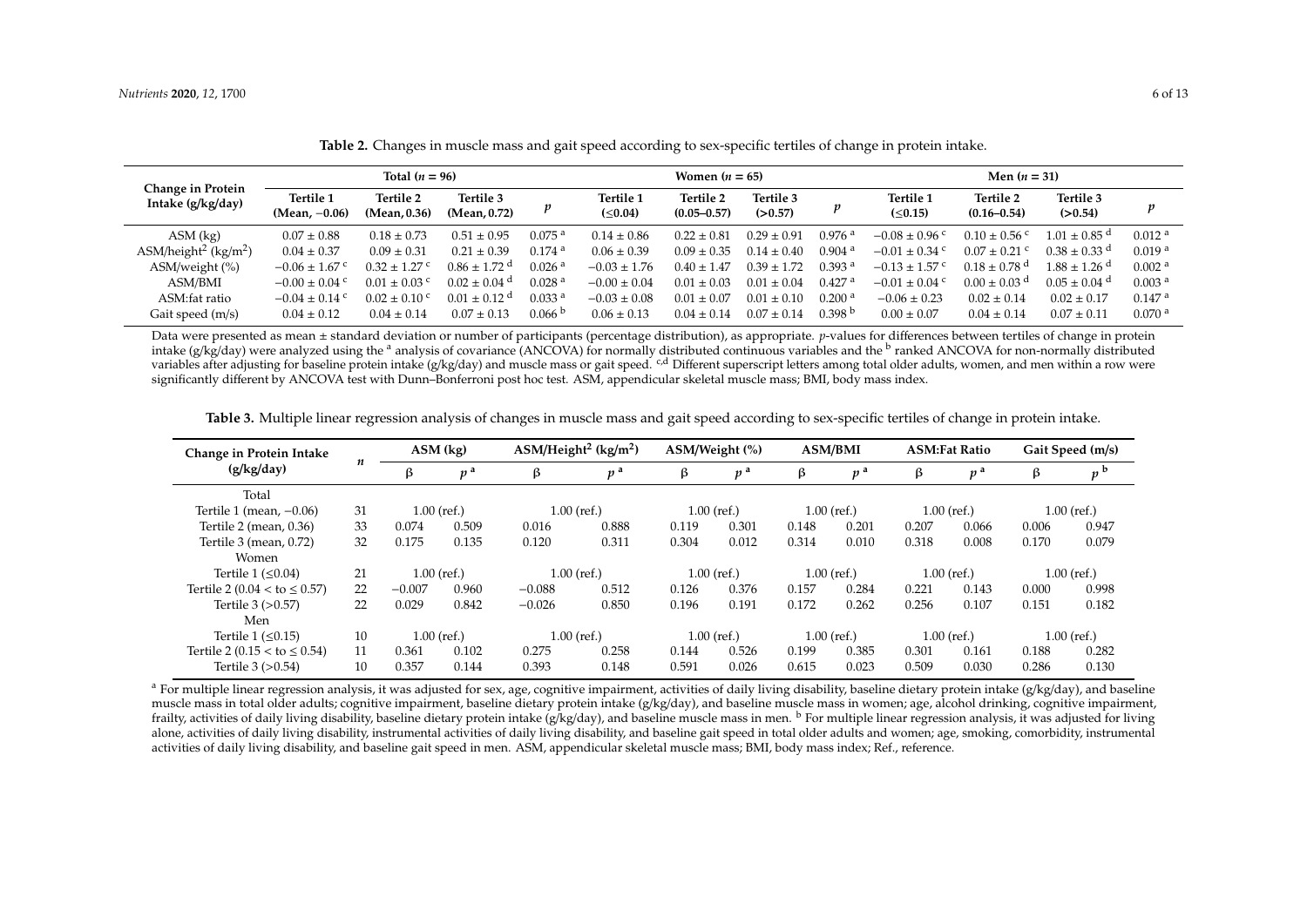| Change in Protein Intake<br>(g/kg/day) |    | $ASM$ (kg)    |                | $ASM/Height2 (kg/m2)$ |                | ASM/Weight (%) |                | <b>ASM/BMI</b> |                | <b>ASM:Fat Ratio</b> |                | Gait Speed (m/s) |       |
|----------------------------------------|----|---------------|----------------|-----------------------|----------------|----------------|----------------|----------------|----------------|----------------------|----------------|------------------|-------|
|                                        | n  | ß             | p <sup>a</sup> | β                     | p <sup>a</sup> | β              | p <sup>a</sup> | β              | p <sup>a</sup> | β                    | p <sup>a</sup> | β                | p     |
| Total                                  |    |               |                |                       |                |                |                |                |                |                      |                |                  |       |
| Tertile $1 \leq 0.11$                  | 32 | $1.00$ (ref.) |                | $1.00$ (ref.)         |                | $1.00$ (ref.)  |                | $1.00$ (ref.)  |                | $1.00$ (ref.)        |                | $1.00$ (ref.)    |       |
| Tertile 2 (0.11-0.56)                  | 32 | 0.067         | 0.545          | $-0.002$              | 0.984          | 0.104          | 0.359          | 0.143          | 0.210          | 0.113                | 0.315          | 0.033            | 0.732 |
| Tertile $3 (>0.56)$<br>Women           | 32 | 0.171         | 0.142          | 0.109                 | 0.355          | 0.293          | 0.014          | 0.307          | 0.010          | 0.262                | 0.026          | 0.183            | 0.059 |
| Tertile $1 \leq 0.11$                  | 24 | $1.00$ (ref.) |                | $1.00$ (ref.)         |                | $1.00$ (ref.)  |                |                | $1.00$ (ref.)  | $1.00$ (ref.)        |                | $1.00$ (ref.)    |       |
| Tertile 2 (0.11–0.56)                  | 19 | $-0.027$      | 0.839          | $-0.103$              | 0.433          | 0.100          | 0.464          | 0.124          | 0.374          | 0.128                | 0.379          | $-0.003$         | 0.975 |
| Tertile $3 (>0.56)$                    | 22 | 0.019         | 0.894          | $-0.032$              | 0.817          | 0.178          | 0.222          | 0.149          | 0.316          | 0.202                | 0.195          | 0.149            | 0.172 |
| Men                                    |    |               |                |                       |                |                |                |                |                |                      |                |                  |       |
| Tertile $1 \leq 0.11$                  | 8  | $1.00$ (ref.) |                | $1.00$ (ref.)         |                | $1.00$ (ref.)  |                | $1.00$ (ref.)  |                | $1.00$ (ref.)        |                | $1.00$ (ref.)    |       |
| Tertile 2 (0.11-0.56)                  | 13 | 0.395         | 0.074          | 0.352                 | 0.159          | 0.257          | 0.277          | 0.318          | 0.172          | 0.263                | 0.232          | 0.319            | 0.080 |
| Tertile $3 (>0.56)$                    | 10 | 0.475         | 0.082          | 0.520                 | 0.090          | 0.704          | 0.017          | 0.739          | 0.012          | 0.525                | 0.039          | 0.378            | 0.051 |

**Table 4.** Multiple linear regression analysis of changes in muscle mass and gait speed according to tertiles of change in protein intake based on the distribution of total older adults.

<span id="page-6-0"></span><sup>a</sup> For multiple linear regression analysis, it was adjusted for sex, age, cognitive impairment, activities of daily living disability, baseline dietary protein intake (g/kg/day), and baseline muscle mass in total older adults; cognitive impairment, baseline dietary protein intake (g/kg/day), and baseline muscle mass in women; age, alcohol drinking, cognitive impairment, frailty, activities of daily living disability, baseline dietary protein intake  $(g/kg/day)$ , and baseline muscle mass in men.  $\frac{b}{b}$  For multiple linear regression analysis, it was adjusted for living alone, activities of daily living disability, instrumental activities of daily living disability, and baseline gait speed in total older adults and women; age, smoking, comorbidity, instrumental activities of daily living disability, and baseline gait speed in men. ASM, appendicular skeletal muscle mass; BMI, body mass index; Ref., reference.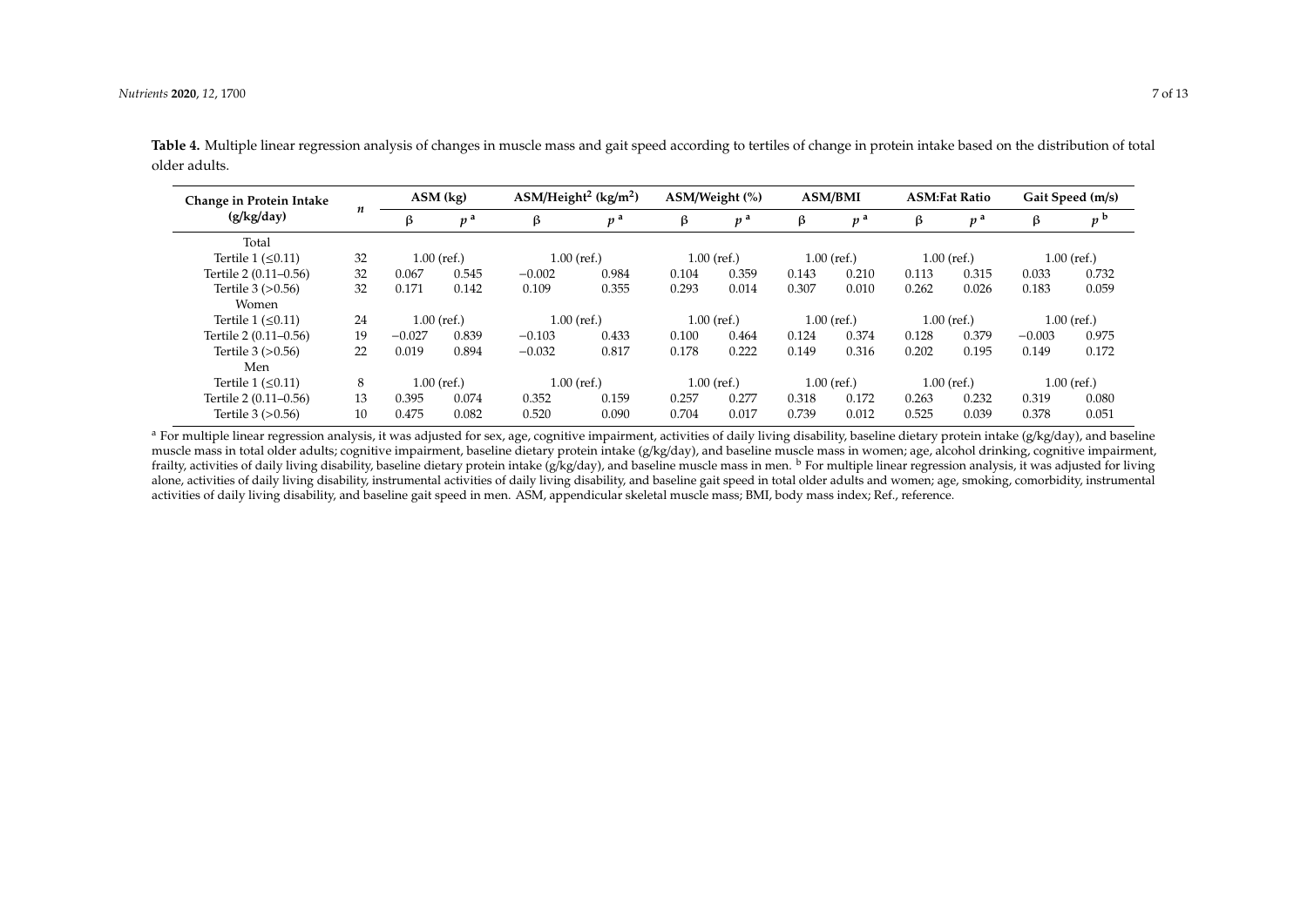

<span id="page-7-0"></span>represent data for women, and black circles (•) represent data for men. For partial correlation analysis to assess the relationship between muscle mass and protein intake, it was adjusted for cognitive impairment, baseline dietary intake of protein, and baseline muscle mass in women; age, alcohol drinking, cognitive impairment, frailty, activities of daily living disability, baseline dietary intake of protein, and baseline in men. For partial correlation analysis to assess the relationship between gait speed and protein intake, it was adjusted for living alone, activities of daily living disability, instrumental activities of daily living disability, and baseline gait speed in women; age, smoking, comorbidity, instrumental activities of daily living disability, and baseline gait speed in men. ASM, appendicular skeletal muscle mass; BW, body weight; BMI, body mass index. **Figure 1.** Partial correlation between changes in muscle mass (A–E) and gait speed (F) and change in protein intake (g/kg/day) in women and men. Red squares (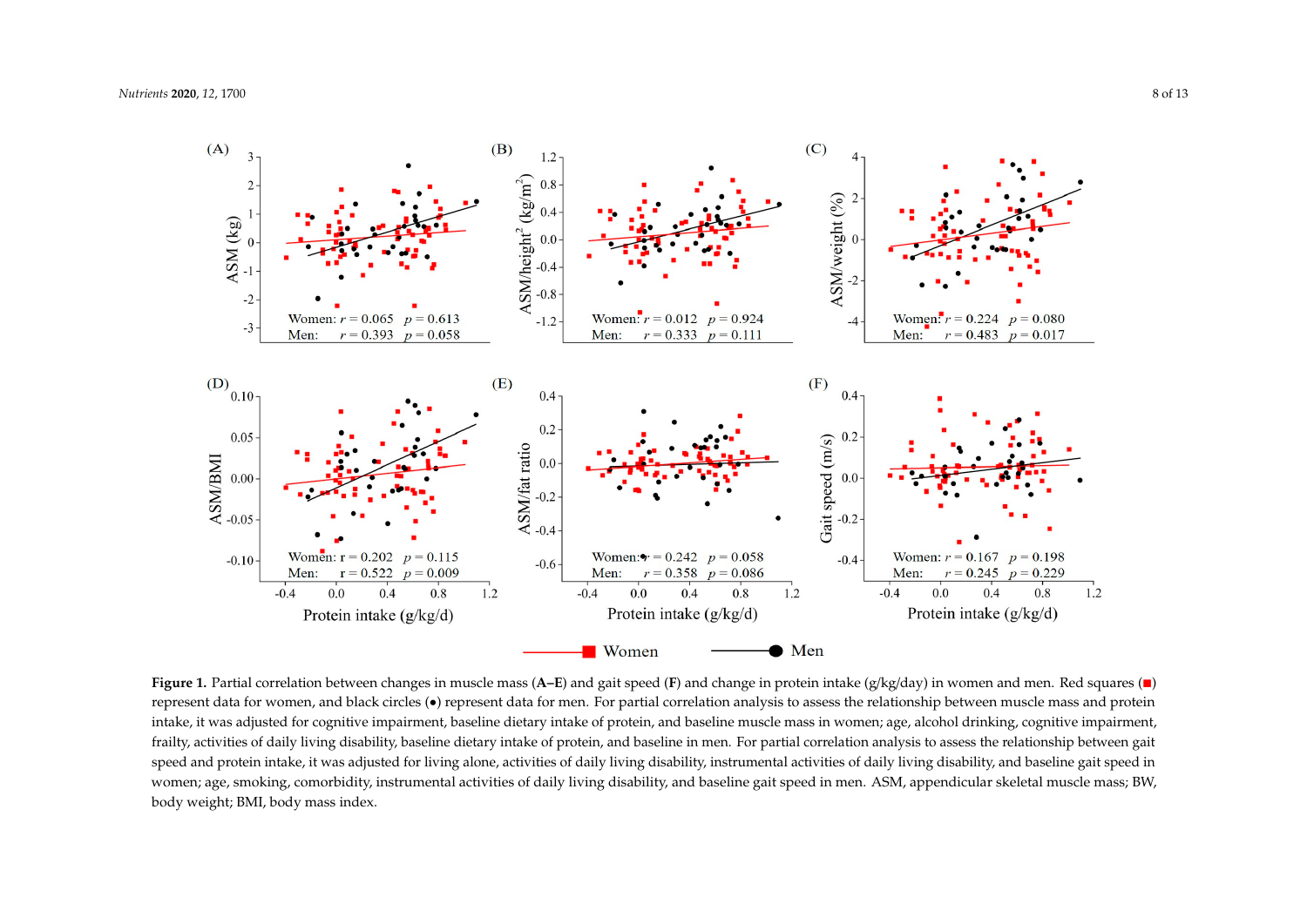#### **4. Discussion**

The present study was a secondary data analysis showing that increased protein intake of >0.54 g/kg/day from habitual protein intake was positively associated with changes in ASM/weight, ASM/BMI, and ASM:fat ratio in older men. However, there was no association between change in protein intake and change in muscle mass in older women. Habitual protein intakes were 0.91 and 0.76 g/kg/day for older men and women, respectively, in the present study.

In the clinical study by Mitchell et al. [\[15\]](#page-10-12), a diet containing 1.6 g/kg/day of protein improved muscle mass compared with a diet containing 0.8 g/kg/day of protein in older men, with a habitual protein intake of 1.10 g/kg/day, suggesting that additional 0.5 g/kg/day of protein was required to increase muscle mass. However, the 0.41 g/kg/day of protein supplementation [\[16\]](#page-10-13) and cheese consumption containing 0.23 g/kg/day of protein [\[26\]](#page-11-3) had no effect on muscle mass in frail or sarcopenic older adults. On the other hand, Ten Haaf et al. [\[27\]](#page-11-4) showed that protein supplementation of 0.37 g/kg/day improved muscle mass compared with isocaloric placebo in older adults who were training for walking exercise. A combination of exercise and 25 g of protein ingestion increased muscle protein synthesis (MPS) rate by 200%, whereas 25 g of protein ingestion only increased MPS rate by 100% in adults [\[28\]](#page-11-5), suggesting that the amount of protein required to improve muscle mass could be lower when combined with exercise. Kim et al. [\[29\]](#page-11-6) showed that a combination of exercise and 6  $g/d$  of amino acid supplementation improved muscle mass and function compared with exercise or 6 g/d of amino acid supplementation alone in sarcopenic older women. Furthermore, Moore et al. [\[30\]](#page-11-7) reported that MPS reached a plateau after the ingestion of 0.40 and 0.24 g/kg of protein in older adults and younger adults, respectively, suggesting that older adults required more protein to improve muscle mass than younger adults. In a meta-analysis of clinical trials, an average 60% increase from habitual protein intake improved resistance training-induced muscle gain in adults [\[17\]](#page-10-14). According to the present study, in older men, an average 97% increase (>0.54 g/kg/day) from habitual protein intake increased muscle mass without exercise, consistently suggesting that exercise and younger age required less protein to increase muscle mass.

Previous studies reported that protein ingestion of 0.25 or 0.21 g/kg improved MPS by 56% in older men [\[31\]](#page-11-8), but it was only 13% in older women [\[32\]](#page-11-9). Additionally, Smith et al. [\[33\]](#page-11-10) showed that ingestion of a liquid meal of 220 kcal increased the muscle protein fractional synthesis rate by 80% in older men but not in older women. These studies suggested that older women required more protein to increase muscle mass than older men because of the difference in the anabolic resistance to protein feeding between men and women. Furthermore, a previous cohort study reported that >1.20 g/kg/day of protein intake was associated with lower prevalence of skeletal muscle mass decline compared with ≤1.20 g/kg/day of protein intake in older men but not in older women during a two-year follow-up period [\[34\]](#page-11-11). Consistent with the previous study, the present study showed that baseline muscle mass and protein intake were lower in women than men, and thus women might be needed more protein to increase muscle mass. On the other hand, Ormsbee et al. [\[35\]](#page-11-12) showed that 84 g/day of protein supplementation, accounting for 1.03 g/kg/day of protein for women and 0.95 g/kg/day of protein for men, had a beneficial effect on exercise-induced muscle mass in both young women and men, with a habitual protein intake of 1.0–1.2 g/kg/day. These studies suggested that increased protein amount of  $0.57$  g/kg/day in the present study was insufficient to improve muscle mass in older women.

The other major finding of this study was that an increased protein amount of 0.54 g/kg/day from habitual protein intake had no significant effect on gait speed. Consistent with the present study, there were a few clinical trials showing that protein supplementation improved muscle mass but not gait speed [\[27](#page-11-4)[,36](#page-11-13)[,37\]](#page-11-14). Previous clinical trials reported that protein supplementation of 0.37 g/kg/day [\[27\]](#page-11-4) and cheese consumption containing 0.25 g/kg/day of protein [\[37\]](#page-11-14) had no effect on gait speed in older adults. Additionally, a recent meta-analysis of clinical trials reported that protein supplementation of approximately 0.26 g/kg/day did not improve resistance training-induced gait speed in community-dwelling older adults [\[38\]](#page-11-15). However, Kim et al. [\[39\]](#page-12-0) showed a beneficial effect of protein supplementation of 0.56 g/kg/day on gait speed compared with control in older adults.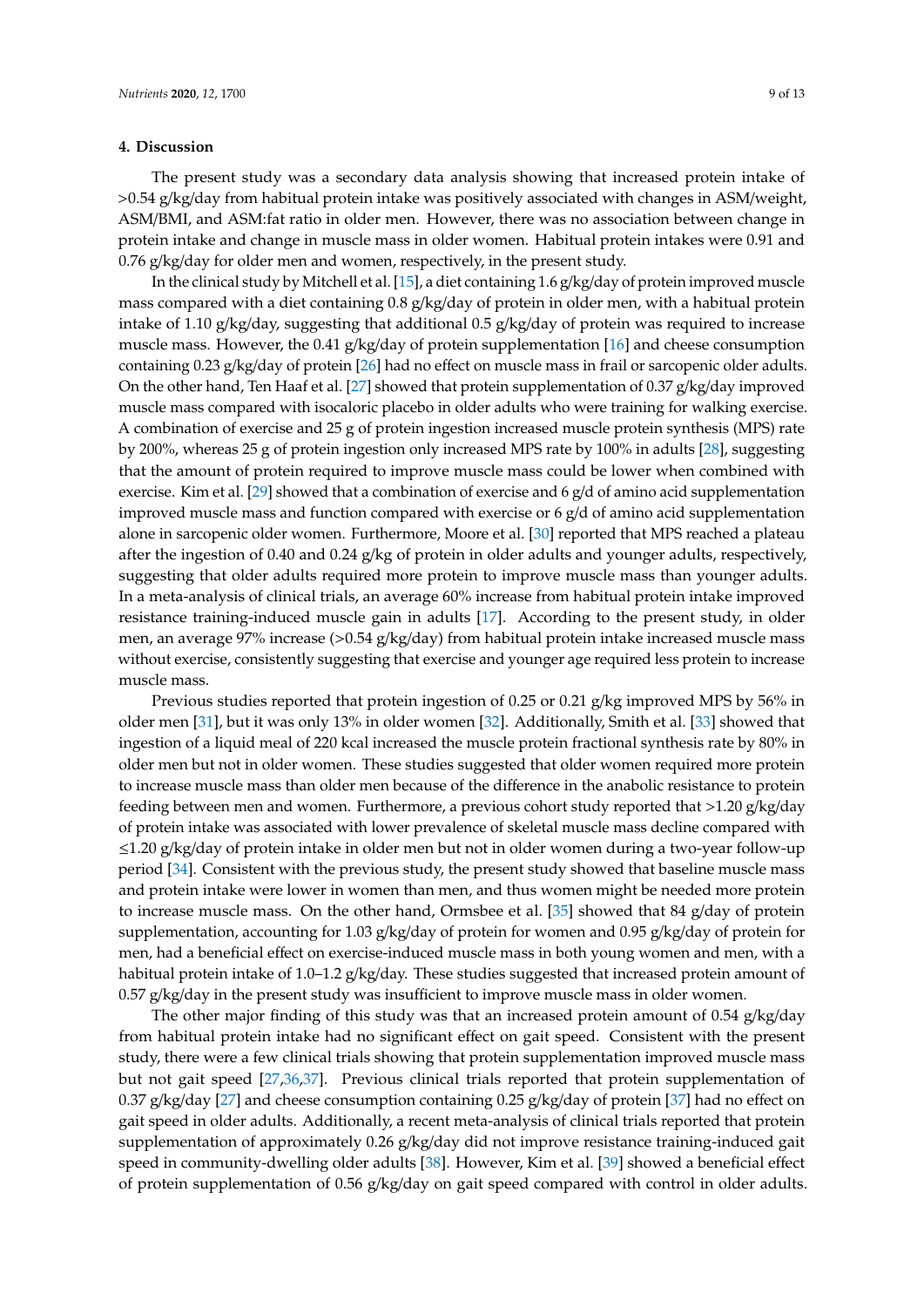This inconsistency between the present study and clinical trial by Kim et al. [\[39\]](#page-12-0) could be partly due to the different baseline gait speed of participants. The present study showed that protein intake was not associated with gait speed in participants with usual gait speed of >1.0 m/s, but a gait speed <0.6 m/s was associated with protein intake based on a previous study reporting the beneficial effects of protein intake [\[39\]](#page-12-0). Thus, the additional protein intake could have no further effect on gait speed for participants exhibiting fast gait speed at baseline, and consequently, it was likely that a ceiling effect was observed.

The present study showed that ASM/weight and ASM/BMI but not ASM/height<sup>2</sup> were significantly associated with increased protein from habitual protein intake in older men. Epidemiologic studies reported that protein intake was positively associated with ASM/weight [\[40\]](#page-12-1) and ASM/BMI [\[41\]](#page-12-2) but not with ASM/height<sup>2</sup> [\[42\]](#page-12-3) in older adults. Additionally, previous studies showed that ASM/BMI, but not ASM and ASM/height<sup>2</sup>, was associated with the higher risk for mobility impairment [\[43\]](#page-12-4) and mortality [\[44\]](#page-12-5) in older adults.

This study has the following strength: the participants in this study successfully completed a 12-week double-blind randomized controlled trial based on our previous study [\[14\]](#page-10-11). In our previous study, dietary intake and adherence to the intervention were carefully monitored by dietitians, and muscle mass was assessed by dual-energy X-ray absorptiometry, which was considered as the reference standard for measuring muscle mass. However, the present study has a few limitations. First, the sample size of older men according to tertiles of change in protein intake (g/kg/day) was small. However, the power of SMI was >70%, reliable for detecting differences. Second, the findings should be interpreted with caution because of the nature of secondary data analysis. Third, the generalizability of our findings to other populations may be limited since the participants of the present study included only undernourished frail Korean older adults. Fourth, although adjustments were made for various confounding factors, it is possible that unmeasured factors affected the results of this study.

## **5. Conclusions**

The present study suggested that increased protein amount of  $>0.54$  g/kg/day from habitual protein intake was positively associated with changes of muscle mass in older men. Further study is required to investigate the amount of protein required to improve muscle mass for older women and to confirm whether additional protein intake of >0.54 g/kg/day improves muscle mass in a clinical trial of older men.

**Author Contributions:** D.K. performed the statistical analysis and wrote the manuscript. Y.P. designed the study, revised the manuscript, and is responsible for the work. All authors have read and agreed to the published version of the manuscript.

**Funding:** This work was supported by the National Research Foundation of Korea grant funded by the Korea government (Grant No.: NRF-2018R1A2B6002486) and the Korea Health Technology R&D Project through the Korea Health Industry Development Institute funded by the Ministry of Health and Welfare, Korea (Grant No.: HI15C3207).

**Acknowledgments:** We are deeply grateful to the study participants.

**Conflicts of Interest:** The authors declare no conflicts of interest.

## **References**

- <span id="page-9-0"></span>1. Cruz-Jentoft, A.J.; Baeyens, J.P.; Bauer, J.M.; Boirie, Y.; Cederholm, T.; Landi, F.; Martin, F.C.; Michel, J.P.; Rolland, Y.; Schneider, S.M.; et al. Sarcopenia: European consensus on definition and diagnosis: Report of the European Working Group on Sarcopenia in Older People. *Age Ageing* **2010**, *39*, 412–423. [\[CrossRef\]](http://dx.doi.org/10.1093/ageing/afq034) [\[PubMed\]](http://www.ncbi.nlm.nih.gov/pubmed/20392703)
- <span id="page-9-1"></span>2. OECD iLibrary. Available online: http://dx.doi.org/10.1787/[eco\\_surveys-kor-2018-en](http://dx.doi.org/10.1787/eco_surveys-kor-2018-en) (accessed on 8 April 2020).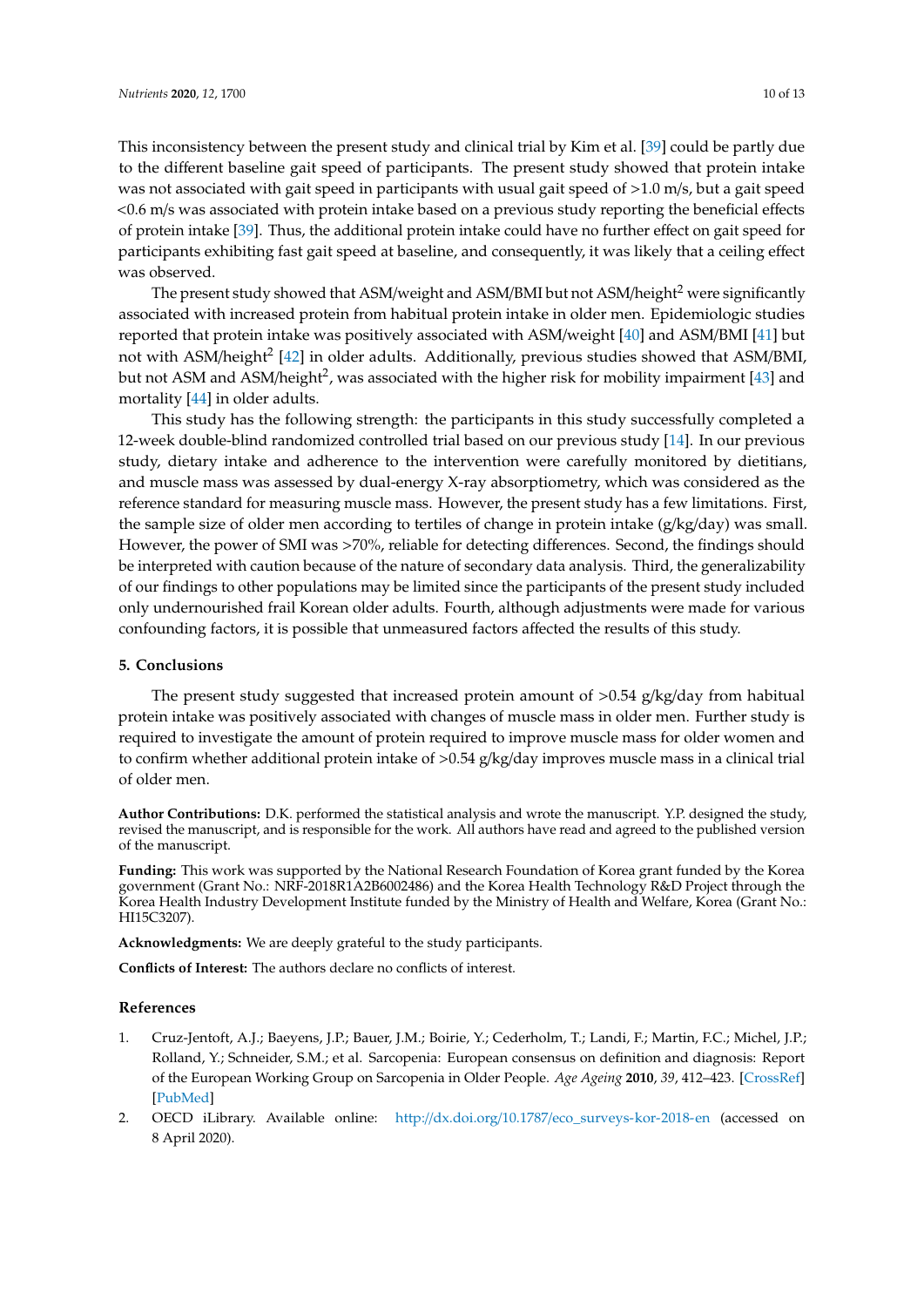- <span id="page-10-0"></span>3. Kim, M.; Won, C.W. Prevalence of sarcopenia in community-dwelling older adults using the definition of the European Working Group on Sarcopenia in Older People 2: Findings from the Korean Frailty and Aging Cohort Study. *Age Ageing* **2019**, *48*, 910–916. [\[CrossRef\]](http://dx.doi.org/10.1093/ageing/afz091) [\[PubMed\]](http://www.ncbi.nlm.nih.gov/pubmed/31329815)
- <span id="page-10-1"></span>4. Fried, L.P.; Tangen, C.M.; Walston, J.; Newman, A.B.; Hirsch, C.; Gottdiener, J.; Seeman, T.; Tracy, R.; Kop, W.J.; Burke, G.; et al. Frailty in older adults: Evidence for a phenotype. *J. Gerontol. A Biol. Sci. Med. Sci.* **2001**, *56*, M146–M156. [\[CrossRef\]](http://dx.doi.org/10.1093/gerona/56.3.M146) [\[PubMed\]](http://www.ncbi.nlm.nih.gov/pubmed/11253156)
- <span id="page-10-2"></span>5. Shinkai, S.; Watanabe, S.; Kumagai, S.; Fujiwara, Y.; Amano, H.; Yoshida, H.; Ishizaki, T.; Yukawa, H.; Suzuki, T.; Shibata, H. Walking speed as a good predictor for the onset of functional dependence in a Japanese rural community population. *Age Ageing* **2000**, *29*, 441–446. [\[CrossRef\]](http://dx.doi.org/10.1093/ageing/29.5.441)
- <span id="page-10-3"></span>6. Landi, F.; Cruz-Jentoft, A.J.; Liperoti, R.; Russo, A.; Giovannini, S.; Tosato, M.; Capoluongo, E.; Bernabei, R.; Onder, G. Sarcopenia and mortality risk in frail older persons aged 80 years and older: Results from ilSIRENTE study. *Age Ageing* **2013**, *42*, 203–209. [\[CrossRef\]](http://dx.doi.org/10.1093/ageing/afs194)
- <span id="page-10-4"></span>7. Mijnarends, D.M.; Schols, J.M.; Meijers, J.M.; Tan, F.E.; Verlaan, S.; Luiking, Y.C.; Morley, J.E.; Halfens, R.J. Instruments to assess sarcopenia and physical frailty in older people living in a community (care) setting: Similarities and discrepancies. *J. Am. Med. Dir. Assoc.* **2015**, *16*, 301–308. [\[CrossRef\]](http://dx.doi.org/10.1016/j.jamda.2014.11.011)
- <span id="page-10-5"></span>8. Dennison, E.M.; Sayer, A.A.; Cooper, C. Epidemiology of sarcopenia and insight into possible therapeutic targets. *Nat. Rev. Rheumatol.* **2017**, *13*, 340–347. [\[CrossRef\]](http://dx.doi.org/10.1038/nrrheum.2017.60)
- <span id="page-10-6"></span>9. Rolland, Y.; van Kan, G.A.; Benetos, A.; Blain, H.; Bonnefoy, M.; Chassagne, P.; Jeandel, C.; Laroche, M.; Nourhashemi, F.; Orcel, P.; et al. Frailty, osteoporosis and hip fracture: Causes, consequences and therapeutic perspectives. *J. Nutr. Health Aging* **2008**, *12*, 335–346. [\[CrossRef\]](http://dx.doi.org/10.1007/BF02982665)
- <span id="page-10-7"></span>10. Coelho-Junior, H.J.; Rodrigues, B.; Uchida, M.; Marzetti, E. Low protein intake is associated with frailty in older adults: A systematic review and meta-analysis of observational studies. *Nutrients* **2018**, *10*, 1334. [\[CrossRef\]](http://dx.doi.org/10.3390/nu10091334)
- <span id="page-10-8"></span>11. Kerstetter, J.E.; Bihuniak, J.D.; Brindisi, J.; Sullivan, R.R.; Mangano, K.M.; Larocque, S.; Kotler, B.M.; Simpson, C.A.; Cusano, A.M.; Gaffney-Stomberg, E.; et al. The effect of a whey protein supplement on bone mass in older Caucasian adults. *J. Clin. Endocrinol. Metab.* **2015**, *100*, 2214–2222. [\[CrossRef\]](http://dx.doi.org/10.1210/jc.2014-3792)
- <span id="page-10-9"></span>12. Deutz, N.E.; Bauer, J.M.; Barazzoni, R.; Biolo, G.; Boirie, Y.; Bosy-Westphal, A.; Cederholm, T.; Cruz-Jentoft, A.; Krznaric, Z.; Nair, K.S.; et al. Protein intake and exercise for optimal muscle function with aging: Recommendations from the ESPEN Expert Group. *Clin. Nutr.* **2014**, *33*, 929–936. [\[CrossRef\]](http://dx.doi.org/10.1016/j.clnu.2014.04.007) [\[PubMed\]](http://www.ncbi.nlm.nih.gov/pubmed/24814383)
- <span id="page-10-10"></span>13. Bauer, J.; Biolo, G.; Cederholm, T.; Cesari, M.; Cruz-Jentoft, A.J.; Morley, J.E.; Phillips, S.; Sieber, C.; Stehle, P.; Teta, D.; et al. Evidence-based recommendations for optimal dietary protein intake in older people: A position paper from the PROT-AGE Study Group. *J. Am. Med. Dir. Assoc.* **2013**, *14*, 542–559. [\[CrossRef\]](http://dx.doi.org/10.1016/j.jamda.2013.05.021) [\[PubMed\]](http://www.ncbi.nlm.nih.gov/pubmed/23867520)
- <span id="page-10-11"></span>14. Park, Y.; Choi, J.E.; Hwang, H.S. Protein supplementation improves muscle mass and physical performance in undernourished prefrail and frail elderly subjects: A randomized, double-blind, placebo-controlled trial. *Am. J. Clin. Nutr.* **2018**, *108*, 1026–1033. [\[CrossRef\]](http://dx.doi.org/10.1093/ajcn/nqy214) [\[PubMed\]](http://www.ncbi.nlm.nih.gov/pubmed/30475969)
- <span id="page-10-12"></span>15. Mitchell, C.J.; Milan, A.M.; Mitchell, S.M.; Zeng, N.; Ramzan, F.; Sharma, P.; Knowles, S.O.; Roy, N.C.; Sjödin, A.; Wagner, K.H.; et al. The effects of dietary protein intake on appendicular lean mass and muscle function in elderly men: A 10-wk randomized controlled trial. *Am. J. Clin. Nutr.* **2017**, *106*, 1375–1383. [\[CrossRef\]](http://dx.doi.org/10.3945/ajcn.117.160325) [\[PubMed\]](http://www.ncbi.nlm.nih.gov/pubmed/29092886)
- <span id="page-10-13"></span>16. Tieland, M.; van de Rest, O.; Dirks, M.L.; van der Zwaluw, N.; Mensink, M.; van Loon, L.J.; de Groot, L.C. Protein supplementation improves physical performance in frail elderly people: A randomized, double-blind, placebo-controlled trial. *J. Am. Med. Dir. Assoc.* **2012**, *13*, 720–726. [\[CrossRef\]](http://dx.doi.org/10.1016/j.jamda.2012.07.005)
- <span id="page-10-14"></span>17. Bosse, J.D.; Dixon, B.M. Dietary protein to maximize resistance training: A review and examination of protein spread and change theories. *J. Int. Soc. Sports Nutr.* **2012**, *9*, 42. [\[CrossRef\]](http://dx.doi.org/10.1186/1550-2783-9-42)
- <span id="page-10-15"></span>18. Morley, J.E.; Malmstrom, T.K.; Miller, D.K. A simple frailty questionnaire (FRAIL) predicts outcomes in middle aged African Americans. *J. Nutr. Health Aging* **2012**, *16*, 601–608. [\[CrossRef\]](http://dx.doi.org/10.1007/s12603-012-0084-2)
- <span id="page-10-16"></span>19. Kang, Y.; Na, D.L.; Hahn, S. A validity study on the Korean Mini-Mental State Examination (K-MMSE) in dementia patients. *J. Korean Neurol. Assoc.* **1997**, *15*, 300–308.
- <span id="page-10-17"></span>20. Won, C.W.; Rho, Y.G.; Kim, S.Y.; Cho, B.R.; Lee, Y.S. The validity and reliability of Korean Activities of Daily Living (K-ADL) scale. *J. Korean Geriatr. Soc.* **2002**, *6*, 98–106.
- <span id="page-10-18"></span>21. Won, C.W.; Rho, Y.G.; Woo, D.S.; Lee, Y.S. The validity and reliability of Korean Instrumental Activities of Daily Living (K-IADL) scale. *J. Korean Geriatr. Soc.* **2002**, *6*, 273–280.
- <span id="page-10-19"></span>22. Nestlé Nutrition Institute. Available online: https://[www.mna-elderly.com](https://www.mna-elderly.com) (accessed on 8 April 2020).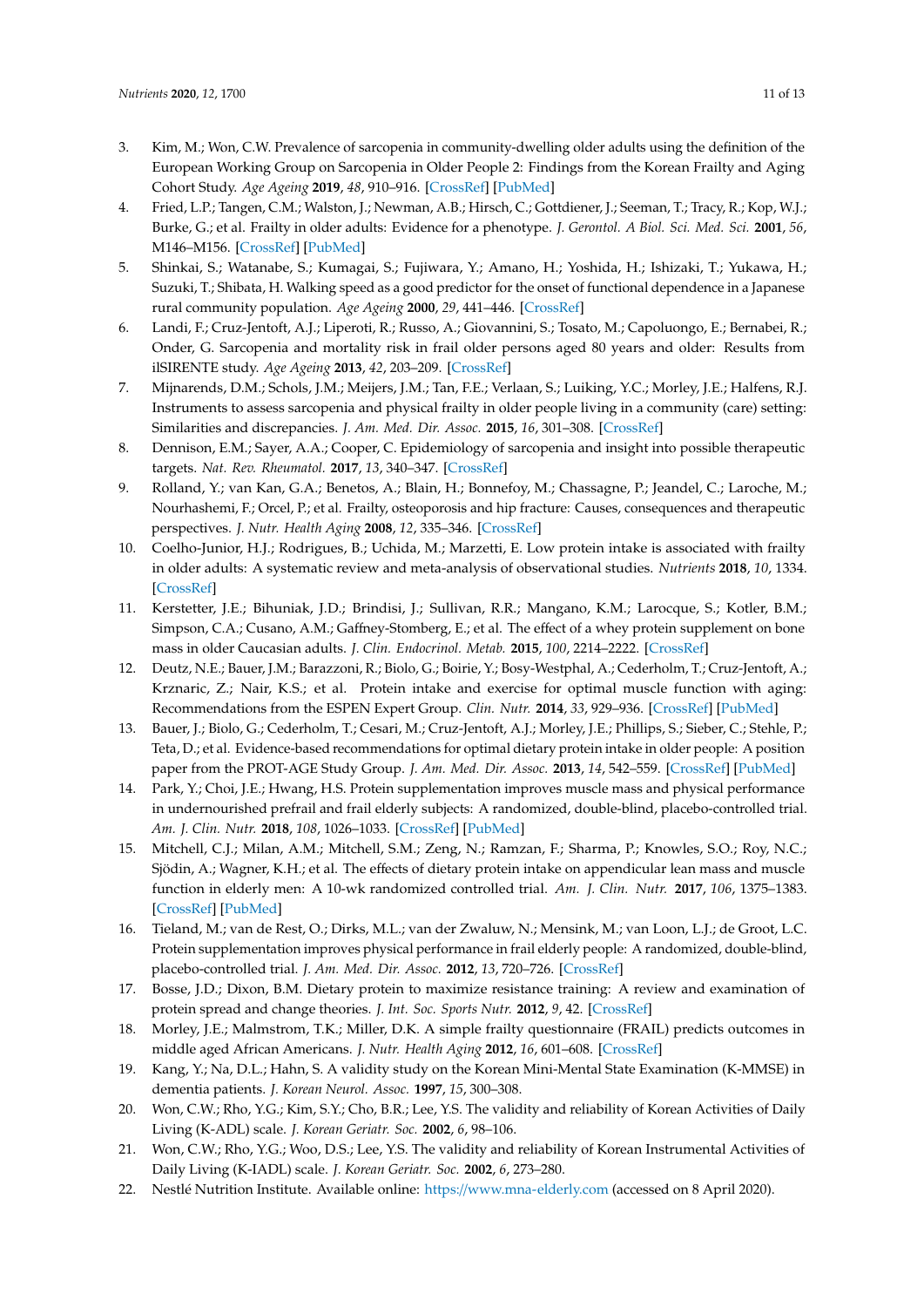- <span id="page-11-0"></span>23. Kim, K.M.; Jang, H.C.; Lim, S. Differences among skeletal muscle mass indices derived from height-, weight-, and body mass index-adjusted models in assessing sarcopenia. *Korean J. Intern. Med.* **2016**, *31*, 643–650. [\[CrossRef\]](http://dx.doi.org/10.3904/kjim.2016.015) [\[PubMed\]](http://www.ncbi.nlm.nih.gov/pubmed/27334763)
- <span id="page-11-1"></span>24. Kim, K.; Hong, S.; Kim, E.Y. Reference values of skeletal muscle mass for Korean children and adolescents using data from the Korean National Health and Nutrition Examination Survey 2009–2011. *PLoS ONE* **2016**, *11*, e0153383. [\[CrossRef\]](http://dx.doi.org/10.1371/journal.pone.0153383) [\[PubMed\]](http://www.ncbi.nlm.nih.gov/pubmed/27073844)
- <span id="page-11-2"></span>25. Greenland, S.; Pearce, N. Statistical foundations for model-based adjustments. *Annu. Rev. Public Health* **2015**, *36*, 89–108. [\[CrossRef\]](http://dx.doi.org/10.1146/annurev-publhealth-031914-122559) [\[PubMed\]](http://www.ncbi.nlm.nih.gov/pubmed/25785886)
- <span id="page-11-3"></span>26. Aleman-Mateo, H.; Macias, L.; Esparza-Romero, J.; Astiazaran-Garcia, H.; Blancas, A.L. Physiological effects beyond the significant gain in muscle mass in sarcopenic elderly men: Evidence from a randomized clinical trial using a protein-rich food. *Clin. Interv. Aging* **2012**, *7*, 225–234. [\[CrossRef\]](http://dx.doi.org/10.2147/CIA.S32356)
- <span id="page-11-4"></span>27. Ten Haaf, D.S.M.; Eijsvogels, T.M.H.; Bongers, C.; Horstman, A.M.H.; Timmers, S.; de Groot, L.; Hopman, M.T.E. Protein supplementation improves lean body mass in physically active older adults: A randomized placebo-controlled trial. *J. Cachexia Sarcopenia Muscle* **2019**, *10*, 298–310. [\[CrossRef\]](http://dx.doi.org/10.1002/jcsm.12394)
- <span id="page-11-5"></span>28. Moore, D.R.; Tang, J.E.; Burd, N.A.; Rerecich, T.; Tarnopolsky, M.A.; Phillips, S.M. Differential stimulation of myofibrillar and sarcoplasmic protein synthesis with protein ingestion at rest and after resistance exercise. *J. Physiol.* **2009**, *587*, 897–904. [\[CrossRef\]](http://dx.doi.org/10.1113/jphysiol.2008.164087)
- <span id="page-11-6"></span>29. Kim, H.K.; Suzuki, T.; Saito, K.; Yoshida, H.; Kobayashi, H.; Kato, H.; Katayama, M. Effects of exercise and amino acid supplementation on body composition and physical function in community-dwelling elderly Japanese sarcopenic women: A randomized controlled trial. *J. Am. Geriatr. Soc.* **2012**, *60*, 12–23. [\[CrossRef\]](http://dx.doi.org/10.1111/j.1532-5415.2011.03776.x)
- <span id="page-11-7"></span>30. Moore, D.R.; Churchward-Venne, T.A.; Witard, O.; Breen, L.; Burd, N.A.; Tipton, K.D.; Phillips, S.M. Protein ingestion to stimulate myofibrillar protein synthesis requires greater relative protein intakes in healthy older versus younger men. *J. Gerontol. A Biol. Sci. Med. Sci.* **2015**, *70*, 57–62. [\[CrossRef\]](http://dx.doi.org/10.1093/gerona/glu103)
- <span id="page-11-8"></span>31. Yang, Y.; Breen, L.; Burd, N.A.; Hector, A.J.; Churchward-Venne, T.A.; Josse, A.R.; Tarnopolsky, M.A.; Phillips, S.M. Resistance exercise enhances myofibrillar protein synthesis with graded intakes of whey protein in older men. *Br. J. Nutr.* **2012**, *108*, 1780–1788. [\[CrossRef\]](http://dx.doi.org/10.1017/S0007114511007422)
- <span id="page-11-9"></span>32. Devries, M.C.; McGlory, C.; Bolster, D.R.; Kamil, A.; Rahn, M.; Harkness, L.; Baker, S.K.; Phillips, S.M. Protein leucine content is a determinant of shorter- and longer-term muscle protein synthetic responses at rest and following resistance exercise in healthy older women: A randomized, controlled trial. *Am. J. Clin. Nutr.* **2018**, *107*, 217–226. [\[CrossRef\]](http://dx.doi.org/10.1093/ajcn/nqx028)
- <span id="page-11-10"></span>33. Smith, G.I.; Villareal, D.T.; Sinacore, D.R.; Shah, K.; Mittendorfer, B. Muscle protein synthesis response to exercise training in obese, older men and women. *Med. Sci. Sports Exerc.* **2012**, *44*, 1259–1266. [\[CrossRef\]](http://dx.doi.org/10.1249/MSS.0b013e3182496a41) [\[PubMed\]](http://www.ncbi.nlm.nih.gov/pubmed/22246218)
- <span id="page-11-11"></span>34. Otsuka, R.; Kato, Y.; Tange, C.; Nishita, Y.; Tomida, M.; Imai, T.; Ando, F.; Shimokata, H.; Arai, H. Protein intake per day and at each daily meal and skeletal muscle mass declines among older community dwellers in Japan. *Public Health Nutr.* **2020**, *23*, 1090–1097. [\[CrossRef\]](http://dx.doi.org/10.1017/S1368980019002921) [\[PubMed\]](http://www.ncbi.nlm.nih.gov/pubmed/31608843)
- <span id="page-11-12"></span>35. Ormsbee, M.J.; Willingham, B.D.; Marchant, T.; Binkley, T.L.; Specker, B.L.; Vukovich, M.D. Protein supplementation during a 6-month concurrent training program: Effect on body composition and muscular strength in sedentary individuals. *Int. J. Sport Nutr. Exerc. Metab.* **2018**, *28*, 619–628. [\[CrossRef\]](http://dx.doi.org/10.1123/ijsnem.2018-0036) [\[PubMed\]](http://www.ncbi.nlm.nih.gov/pubmed/29485324)
- <span id="page-11-13"></span>36. Bauer, J.M.; Verlaan, S.; Bautmans, I.; Brandt, K.; Donini, L.M.; Maggio, M.; McMurdo, M.E.T.; Mets, T.; Seal, C.; Wijers, S.L.; et al. Effects of a vitamin D and leucine-enriched whey protein nutritional supplement on measures of sarcopenia in older adults, the PROVIDE Study: A randomized, double-blind, placebo-controlled trial. *J. Am. Med. Dir. Assoc.* **2015**, *16*, 740–747. [\[CrossRef\]](http://dx.doi.org/10.1016/j.jamda.2015.05.021)
- <span id="page-11-14"></span>37. Alemán-Mateo, H.; Carreón, V.R.; Macias, L.; Astiazaran-García, H.; Gallegos-Aguilar, A.C.; Enriquez, J.R. Nutrient-rich dairy proteins improve appendicular skeletal muscle mass and physical performance, and attenuate the loss of muscle strength in older men and women subjects: A single-blind randomized clinical trial. *Clin. Interv. Aging* **2014**, *9*, 1517–1525. [\[CrossRef\]](http://dx.doi.org/10.2147/CIA.S67449)
- <span id="page-11-15"></span>38. ten Haaf, D.S.M.; Nuijten, M.A.H.; Maessen, M.F.H.; Horstman, A.M.H.; Eijsvogels, T.M.H.; Hopman, M.T.E. Effects of protein supplementation on lean body mass, muscle strength, and physical performance in nonfrail community-dwelling older adults: A systematic review and meta-analysis. *Am. J. Clin. Nutr.* **2018**, *108*, 1043–1059. [\[CrossRef\]](http://dx.doi.org/10.1093/ajcn/nqy192)